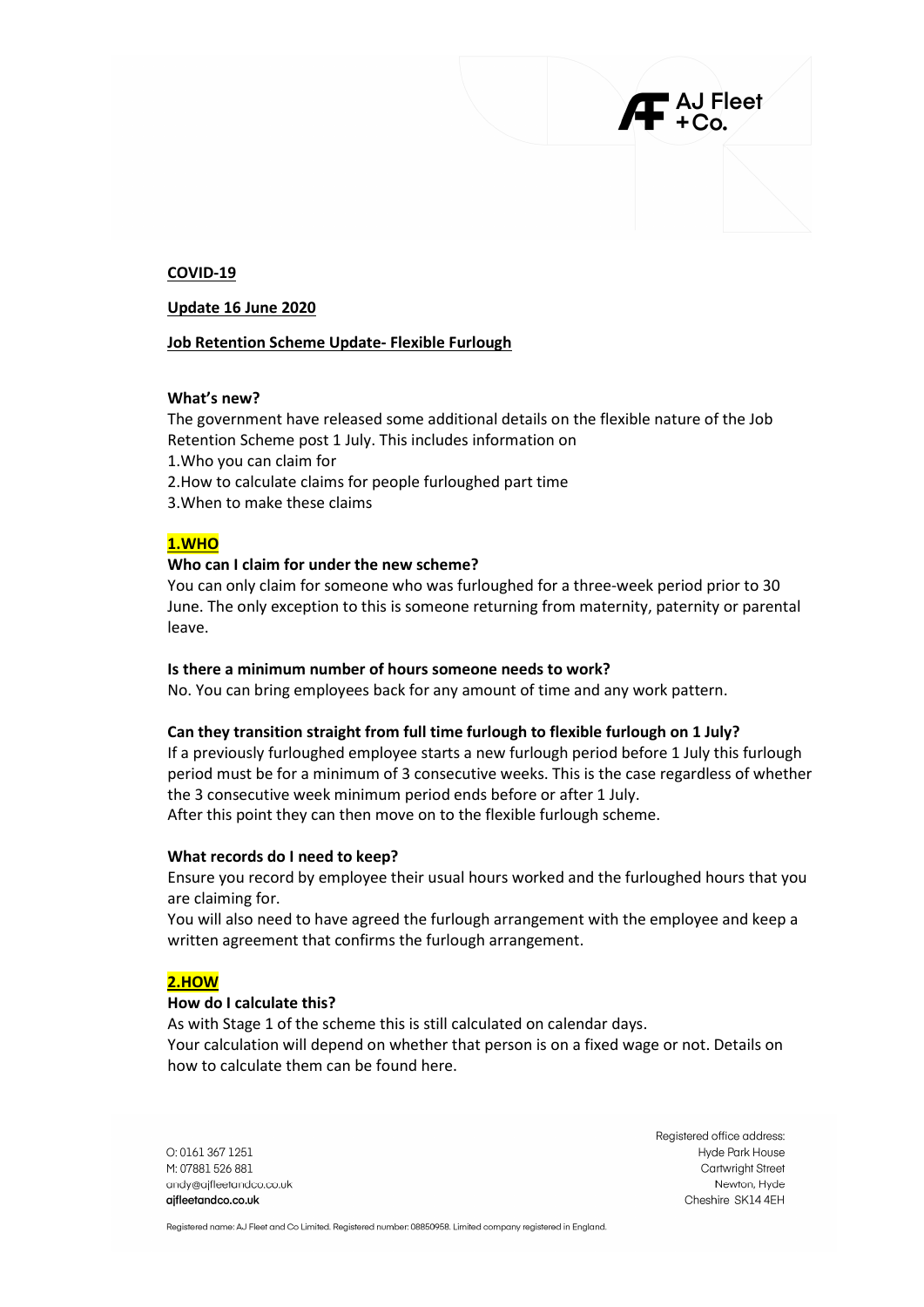

Headlines as follows

If your employee is on a Fixed Salary

-Start with your employee's wages -Divide by the total number of days in the pay period. -Multiply by the number of furlough days in the pay period. -Multiply by 80%.

# If your employee is on varied pay

To calculate 80% of the wages from the corresponding calendar period in the tax year 2019/20. i.e. If you are working out the furlough for July 2020 you would use July 2019\*(see below if employee didn't work for you then) as the base month

- Start with the amount they earned in the same period last year.
- Divide by the total number of days in this pay period including non-working days.
- Multiply by the number of furlough days in this pay period.
- Multiply by 80%.

### \*What if an employee on varied pay wasn't employed by us in July 2019?

To work out 80% of your employee's average earnings for an employee who started working for you on or after 6 April 2019:

- Start with the amount they earned in the tax year up to the day before they were furloughed.
- Divide it by the number of days they've been employed since the start of the tax year – including non-working days (up to the day before they were furloughed or 5 April 2020 – whichever is earlier).
- Multiply by the number of furlough days in this pay period.
- Multiply by 80%.

Every day after the employee commenced employment with you is counted in making this calculation. This includes non-working days.

The government has provided an online calculator to assist with this here; https://www.tax.service.gov.uk/job-retention-schemecalculator/?\_ga=2.113542791.1888164574.1592232668-802197054.1590573700

In addition, there are several illustrative examples which can be found here- See 3.8/3.9 for examples on flexible furloughing

 $O: 01613671251$ M: 07881 526 881 andv@aifleetandco.co.uk aifleetandco.co.uk

Registered office address: Hyde Park House **Cartwright Street** Newton, Hyde Cheshire SK14 4EH

AJ Fleet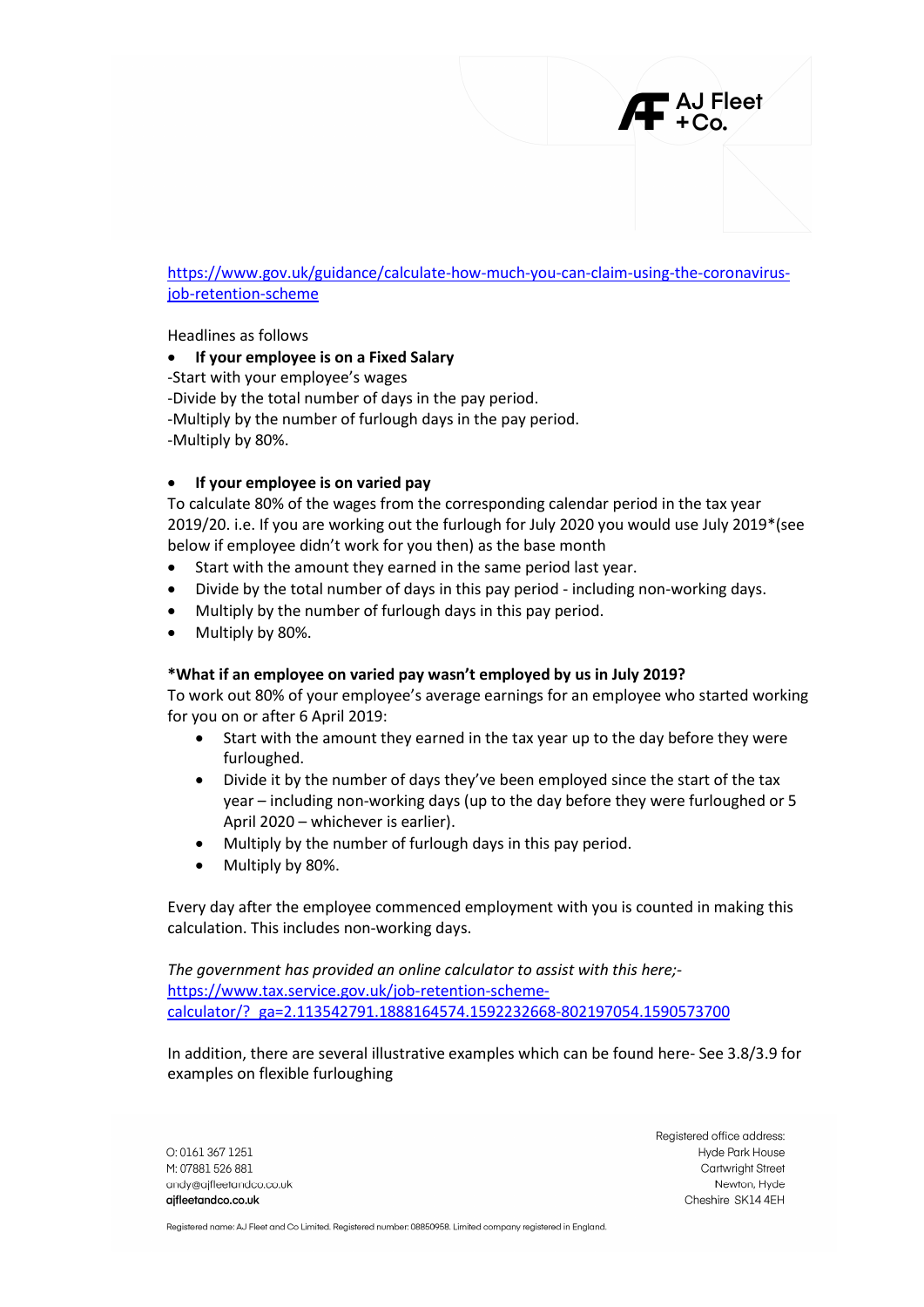

# Does the maximum claim of £2,500 change when claiming for flexible hours?

Yes, it does, the maximum equates to £576.92 a week. In terms of a max daily amount as this scheme works on calendar days the maximum per day will change depending on the number of days per month.

# 3.WHEN

# When can I claim?

You can claim for furloughed hours after 1 July.

# How often can I claim?

Claim periods starting on or after 1 July must start and end within the same calendar month. Claim periods must be at least 7 days unless you're claiming for the first few days or the last few days in a month.

# My payroll is mid-month and spans June and July- how do I claim?

You need to submit two claims;- -One up to the end of June - this must be done by 31 July -One for the July hours in July.

### RECAP

As a reminder from previous updates the amount you can claim changes from 1 August and a summary of those changes are below

The table shows the changing nature of the scheme and does not include the cost of topping up any salary which as always is at your discretion and falls solely to you as the employer to fund.

 $O: 01613671251$ M: 07881 526 881 andy@ajfleetandco.co.uk aifleetandco.co.uk

Registered office address: Hyde Park House **Cartwright Street** Newton, Hyde Cheshire SK14 4EH

 $\blacksquare$  AJ Fleet